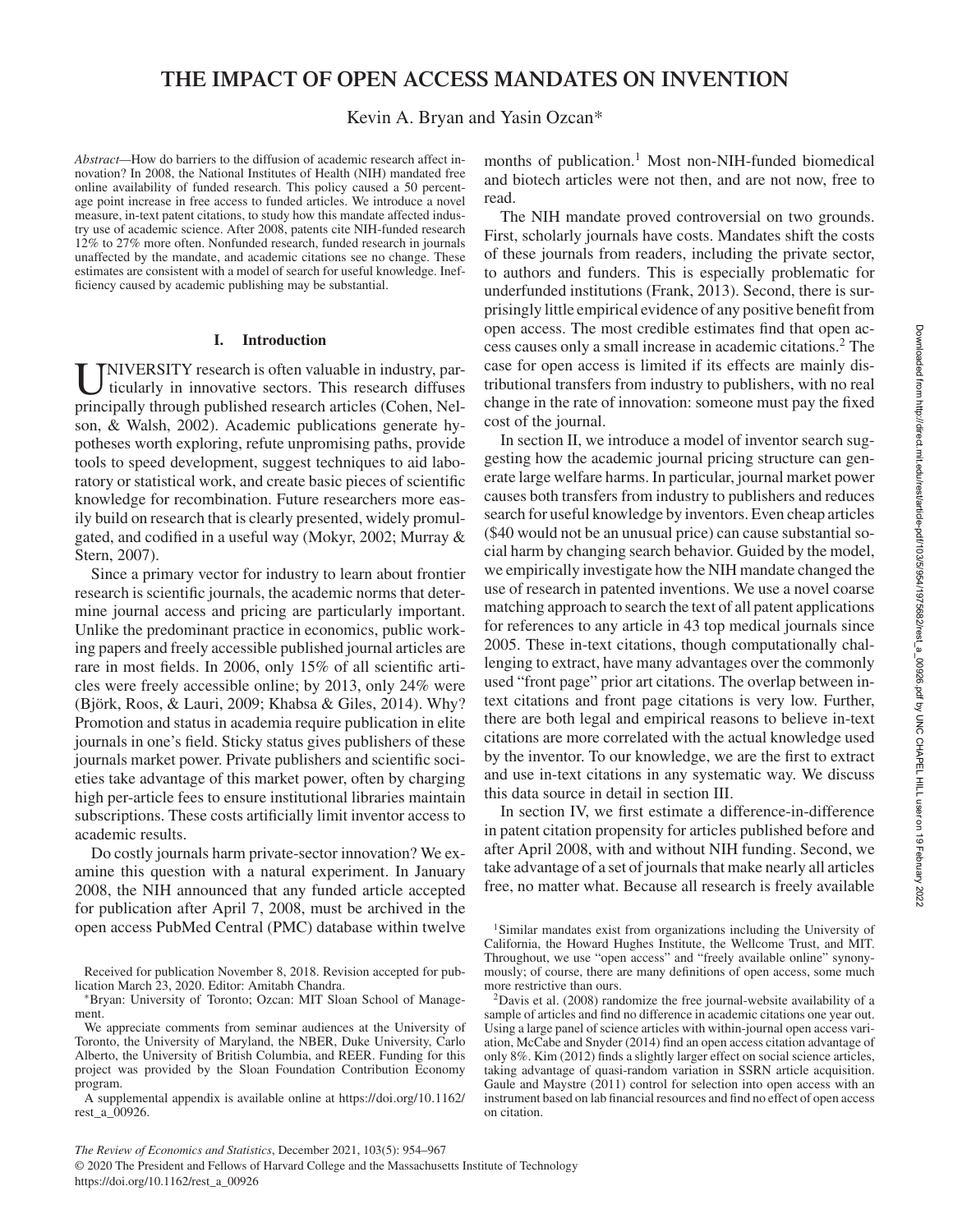in these journals, the NIH mandate did not change the de facto price of articles. This permits the estimation of a triple difference, looking at how the 2008 mandate affected patent citations to NIH-funded articles published in journals affected by the policy versus those that were not. A triple difference ensures that our first estimation strategy does not simply pick up increased NIH funding for more applied projects, among similar concerns. Both estimates give similar results, with open access causing patents to cite articles 12% to 27% more often. As the policy only led to a 50 percentage point relative increase in free availability compared with nonfunded articles, we argue this is a lower bound on the true effect of open access. With subsample analyses, we rule out that low-quality patents drive our main effect. We conclude by discussing policy implications.

### *A. Prior Literature*

This paper is, to our knowledge, the first broad empirical investigation of how open access affects industry, with direct implications for the organization of academic publishing. There is a large complementary literature showing how similar openness constraints, in a general sense, limit the use of science.<sup>3</sup> Furman and Stern (2011) show that storing biomaterial in easy-to-access locations increases its use by 50% to 125%. Murray et al. (2016) show that transgenic mice with fewer IP restrictions were used more often in studies, especially applied ones. Williams (2013) studies the use of decoded genes from the Human Genome Project and Celera. Genes decoded first by the HGP, which were not bound by any IP, were studied and used in products like diagnostic tests more often. Sampat and Williams (2019), however, find that gene patent grants, instrumented using the variable strictness of patent examiners, do not affect follow-on innovation. They argue that the patent holder optimally allows research that increases the patent's value.

Overall, the existing literature on scientific openness finds harms when the party choosing the extent of openness prefers to limit knowledge diffusion and instead earn rents along an alternate dimension. In our context, publishers earn most of their revenue from institutional subscriptions. Lower perarticle prices cause industry to use more science but also limit pricing power for university subscriptions. Therefore, publishers keep per article prices high despite the deadweight loss. Even university researchers who care about the private

sector submit research to expensive journals because norms within academia require publication in highly prestigious rather than highly accessible venues. Both our theory and our empirical estimates suggest this norm may have serious consequences for industrial use of academic science.

Norms and institutions concerning commercialization of university research have also been widely studied. For instance, Hvide and Jones (2018) show that entrepreneurship, licensing, and patenting by university researchers fall after a Norwegian policy change decreased academic earnings from the commercialization of their research. The Bayh-Dole Act famously encouraged universities to commercialize by changing intellectual property standards (Mowery & Sampat, 2005).

Although commercialization is a particularly visible venue for the effect of academic research on industry, diffusion of knowledge in scentific documents indirectly affects many more innovative firms. A survey of R&D managers (Cohen et al., 2002) finds that a third of industry R&D projects use public sector research findings, and over a fifth use public sector instruments and techniques. Their survey respondents claim publications and conferences are much more important than licensing, patents, or the hiring of recent graduates for incorporating research results and tools. Ahmadpoor and Jones (2017) consider the network of citations, where an invention draws on an invention that itself drew on academic research, and find that at least 60% of all inventions can be traced back to published research. Iaria, Schwarz, and Waldinger (2018) investigate the collapse in international communication of scientific results during World War I and find that scientists who were particularly reliant on journal articles from blockaded countries before the war saw permanent and severe declines in their research productivity after their access to continuing research from their nations as cut off. Going even further back, the steep decline in the price of books induced by Gutenberg may have caused a welfare increase more substantial than that of the modern computer (Dittmar, 2020).

#### **II. A Stylized Model of Academic Search**

How does the market power possessed by high-prestige journals affect industry researchers? Consider the following letter from a private-sector biopharma consultant, published in the journal *Nature Biotechnology* (Lyman, 2011):

> The majority of companies have no libraries to speak of and no librarians to help with literature searches. The availability of online journals is insufficient and funds for purchasing access to papers on an individual basis are limited. In one case, a company suffered a six-month setback to a drug development program because a paper was missed in an inaccessible journal. . . . I've been fortunate to have access to world-class libraries at every stage of my career. As a result,

<sup>&</sup>lt;sup>3</sup>Earlier research on the direct question of how academic open access affects nonacademic actors is very limited. Hardisty and Haaga (2008) send links to practitioners for new articles in the *Journal of Clinical Psychology*, some of which link to gated articles and some of which link to freely available ones. The practitioners who were sent the freely available article links were much more likely to read the emailed articles and were more likely to begin recommending frontier treatments to the patients. Ware and Monkman (2009) survey private sector researchers in the United Kingdom and find that over half of the high-tech, research-using small businesses surveyed had difficulty accessing academic research useful to their business; a similar survey by Houghton, Swan, and Brown (2011) finds that 68% of Danish firms report access difficulty.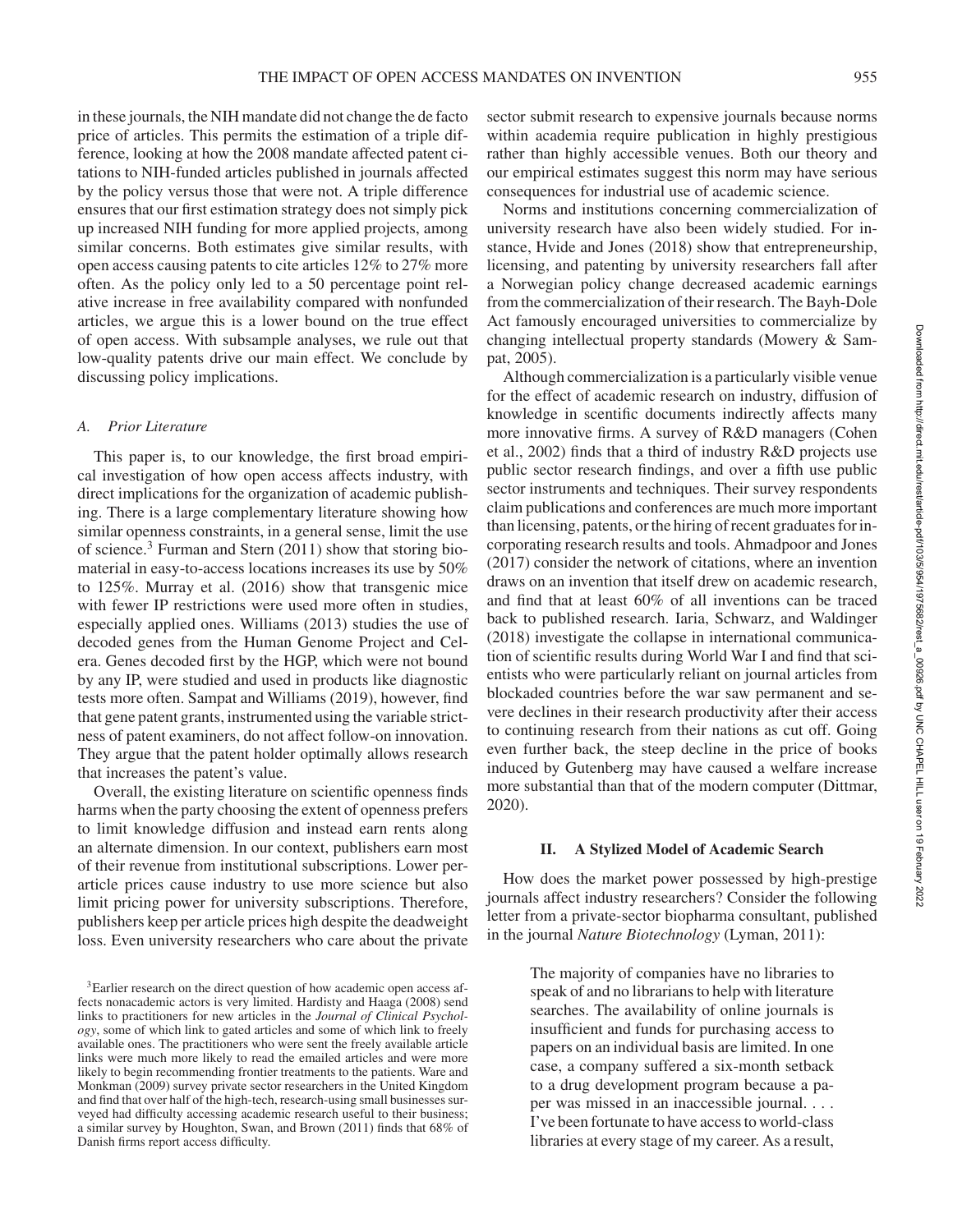I learned that being widely read has significant advantages. It enables the formation of new and fruitful collaborations. It facilitates your ability to make connections, to see new relationships and to partake of a bigger view. This larger vision, in turn, can lead to novel insights and spur innovative discoveries. As I noted previously, keeping up with advances in biomedicine has become increasingly difficult in recent years. The overlapping nature of disciplines within the biological sciences means that someone developing a new cancer treatment needs to stay informed about specific areas of biochemistry, genetics, toxicology, computational biology, developmental biology, cell biology, immunology and stem cell biology as well as clinical developments.

In this mental model of the invention production function, private sector researchers begin with ideas. The reader "needs to stay informed" about developments in many journals to create more valuable inventions. It is difficult to know which article will contain a useful piece of knowledge. Therefore, "being widely read" can "lead to novel insights and spur innovative discoveries." Subscriptions are too expensive for small firms since useful information is found in many different journals. Purchasing individual articles is too expensive since many articles must be read to learn which is useful.

Formally, assume inventors search for knowledge as follows. First, let an invention to inventor *i* in the absence of academic research be worth  $X_i$ . Let the value of the invention if academic research *a* is accessed be  $X_{ai} \geq X_i$ , where  $X_{ai} - X_i$  is a random variable with distribution *F*. Second, let there be a set of journal articles *J* such that the probability article *j* ∈ *J* includes useful information *a* is  $p_{a_j}$ , disjoint across all *j*, such that  $\sum_{j} p_{aj} \leq 1$ . Third, let  $(1 - s_{ij})c_{ij}$  be the de facto cost of accessing information article  $j$ , where  $c_{ij}$ is the stated cost of  $j$  to inventor  $i$  and  $s_{ij}$  is the probability that the information in  $j$  spills over to inventor  $i$  without he or she actually paying for the article. If an inventor is at an institution with a subscription to the journal where *j* is published, then  $c_{ij} = 0$ . Finally, let  $G \ge 0$  be a multiplier on X, which converts private values of an idea to the social value of that idea. Finally, assume an inventor simultaneously chooses how many articles to purchase and read, given his or her belief about the expected benefit of finding useful academic knowledge *a*. We discuss these assumptions in more depth and provide proofs in online appendix 4.

**Proposition 1.** *The value of open access to a given firm i, and to social welfare, is*

- *1. increasing and then decreasing in a step function in*  $X_{ai} - X_i$ .
- *2. increasing in the coarsening of pa.*
- *3. increasing in the social value multiplier G.*
- *4. increasing in ci j.*
- *5. decreasing in si j.*

**Proposition 2.** *The expected value of additional knowledge learned only following an open access mandate is*

- *1. lower than the expected value of knowledge learned by the same firm when access is costly.*
- *2. potentially higher than the mean value of knowledge learned by all firms when access is costly.*

When does open access matter in the model? Open access is more likely to improve inventions and, hence, social welfare under four conditions. First, inventors do not have institutional subscriptions. Second, they are using knowledge that is neither too unimportant (in which case open access is of little consequence) nor too valuable (in which case the private sector is already buying everything). Third, it is not clear which particular article contains useful knowledge. Fourth, the social value of inventions is much higher than the private value. Further, the additional knowledge found only under open access may be, on average, more valuable than the average piece of knowledge found when academic journals are costly. When individual articles are expensive and the inventor doesn't know precisely which contain useful information, the expected value of reading an additional article is low, even if the information in that article would make the invention much better.

With this theory as a guide, let us examine the case of the NIH open access mandate empirically. We clarify in the data section how our empirical objects relate to the theoretical variables above.

#### **III. Data**

Our data consist of a sample of academic research articles, dummies denoting article availability in open access repositories, and a sample of patent applications.

We examine 132,872 research articles appearing in 43 prominent medical and biotechnology journals published between 2005 and 2012.<sup>4</sup> For each article, we extract the country of the first author's affiliation, the affiliated state if the author is in the United States, a dummy indicating whether the author reports funding from the NIH, the journal name, the number of academic citations (cites given in the bibliography of another academic article) as of July 2014, a dummy denoting open access availability via PubMed Central (PMC), in which case we can see the exact date the article was made free to read, and a dummy denoting availability via Pubmed's broader "Free Full Text" (FFT) category as of June 2013.<sup>5</sup> The FFT category is nearly identical to the set of articles one

<sup>&</sup>lt;sup>4</sup>The journals consist of prominent general interest publications (e.g., *New England Journal of Medicine*, *Lancet*), top field journals (*Hematology*, Immunity), and ten highly cited biotechnology journals (*J. Biotechnology, Tissue Engineering*). Exact details of our sample are available in the online appendix.

 $5$ For 3,002 articles, we are unable to extract author location, and for 2,253, we were unable to extract the number of academic citations. In general,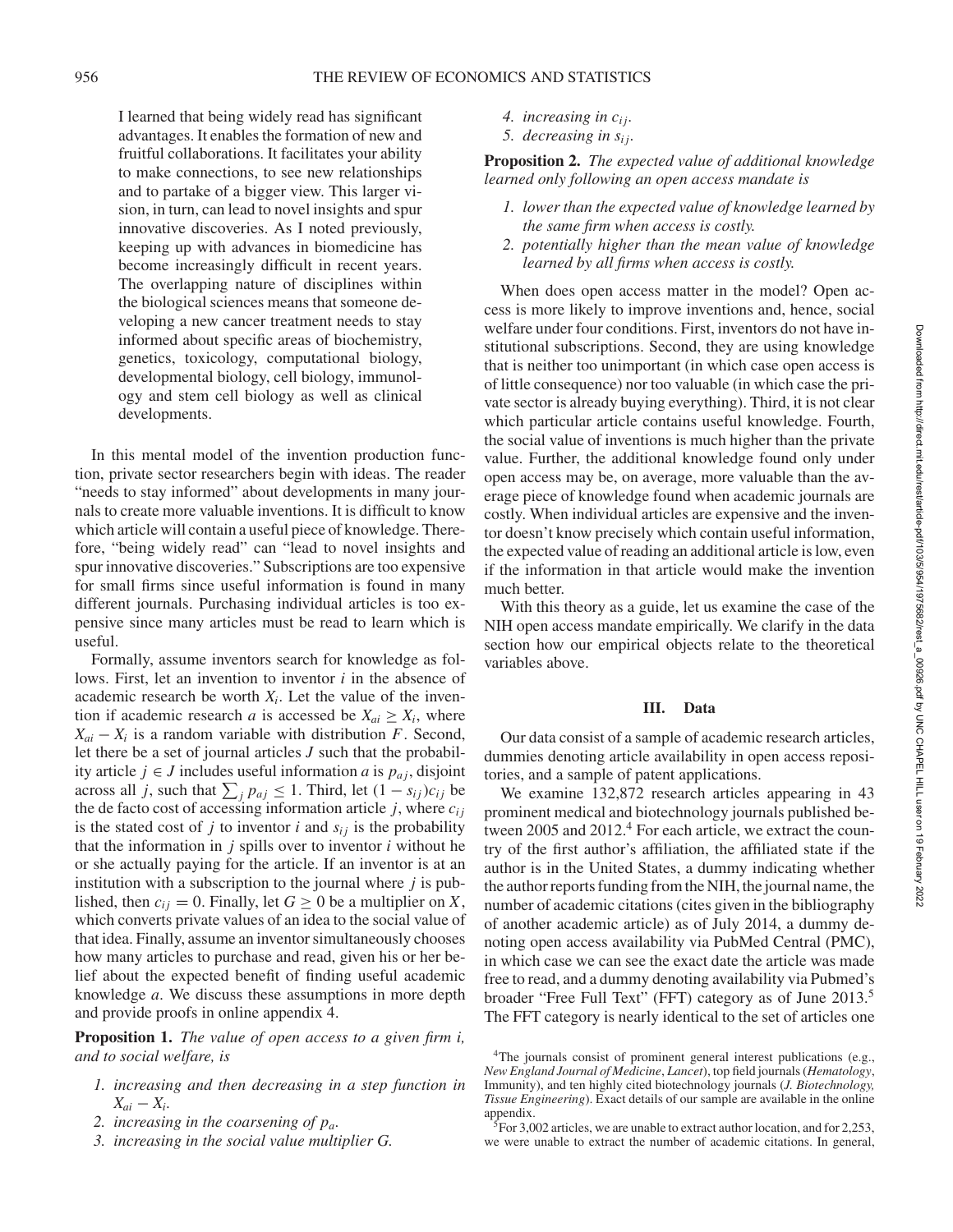could find freely available anywhere online, and would include, for example, an article freely available on a publisher's website that was not deposited in PubMed Central.<sup>6</sup> PubMed and PMC are by far the most commonly accessed medical research databases in the world, with PMC searches alone resulting in over 1 million article views per day (Blumenthal & Freiburger, 2012), a number that has been growing rapidly since 2008 (online appendix figure A1).

Our patent application sample consists of the raw text of all U.S. patent applications since 2005 that are public as of March 19,  $2015<sup>7</sup>$  This sample includes 2,989,005 applications in over 200 gigabytes of weekly XML compilations produced by the USPTO. From this sample, we extract the names and locations of all authors, the name and location of all assignees, and the patent classes and subclasses. We further extract, in May 2015 and August 2017, whether the patent has been granted and how many related applications have been filed with foreign patent offices. Note that patent applications are generally not made public until eighteen months after the application is submitted. Further, many applicants request secrecy for an even longer period. For this reason, as we reach the end of our sample, we are observing fewer and fewer applications. For every assigned patent, we algorithmically construct dummies indicating whether the assignee is a corporation, a major biotech or pharmaceutical corporation, a university, a government agency, or an individual. For 98.5% of the assigned citing patents, we are able to code them into at least one of those categories.<sup>8</sup>

To link the two data sets, we develop a custom coarse matching algorithm that operates on the raw specification text of the patent applications. Citations in the text of a patent are not coded in a standardized way. Instead, references are strewn throughout the specification text in a wide variety of formats, sometimes including article titles and full bibliographic information and sometimes in a much more informal format. Even journal names are not referred to in a standard way; the *New England Journal of Medicine* is referred to as *NEJM* in one patent, *New Eng. J. Med.* in another, and with its unabbreviated title in a third. Full details of our matching algorithm are left to the online appendix, but the basic idea is to search chunks of patent text for nearly adjacent

these missing data refer to editorials and other types of articles that were miscoded as being research oriented.

<sup>6</sup>Optimally, we would know the exact date every article was available anywhere online rather than just the fact that it was available freely as of 2013. However, almost all of the NIH-funded articles are deposited directly into PubMed Central, and we can observe that the deposit date is nearly always within six to eighteen months following publication. For non-NIHfunded articles, anecdotally many of these were made freely available only in 2011 or 2012, meaning that our estimate of the differential open access effect generated by the NIH policy may be too conservative. Cutting off citations as of 2015 means our study is not affected by Sci-Hub and other quasi-legal websites offering free scientific articles.

<sup>7</sup>For readability, throughout we will use *patent* and *patent application* simultaneously, though all of our data refer to patent applications unless noted otherwise.

<sup>8</sup>Patents can have multiple assignees; just over 500 of our patents are assigned to both a corporation and a university. We discuss the details of the dummy construction in the online appendix.

appearances of the article year, one of a large number of abbreviations or acronyms for the publishing journal, the first author's last name, and/or the first few words of the article title, tightening the requirements for articles where the first author has a particularly common last name. This method naturally involves a trade-off between type 1 and type 2 errors, and we have chosen to be conservative in identifying matches. Manual investigation suggests that over 99% of our claimed patent-paper matches were in fact correctly matched.

Minimizing false positives means that we miss some matches; for instance, "In 1989 Stephan J. Weiss in the New England Journal of Medicine conducted bacterial sensitivity studies on E. Coli and toxicity on tissue in guinea-pigs" in patent application 12/101,775 is too vague, lacking both an article title and a journal issue number for our algorithm to match with a specific article. However, manually investigating a large sample of patent texts, we found only a small number of matches that would be missed by our algorithm; these type 2 errors are generally caused by misspellings or special characters in the author name or article title.

The algorithm identifies 28,136 patents citing at least one article in our sample, with 63,106 total citations of academic papers.<sup>9</sup> Seventeen percent of our sample (22,611 academic papers) receive at least one citation; for our oldest cohort of papers, from 2005, more than 28% are cited at least once. The matches are almost entirely medical-related, as would be expected: over 91% of the patents come from just six primary patent classes.<sup>10</sup> No more than 2% of the matches, and by our best estimate much less than that, are "self-cites" where the article author is also a patentee.<sup>11</sup>

## *A. Why In-Text Rather Than Front Page Citations*

The most common proxy for the scientific base on which an invention is built are the "front page" prior art citations, particularly citations to academic research (Fleming & Sorenson, 2004). Front page citations are derived from documents listed by patent applicants on their Invention Disclosure Statement or are added by patent examiners. We use in-text citations, extracted from the specification text of the patent, rather than front page citations for both practical and substantive reasons.

The practical reason is the long lag between application and patent grant. Many studies, including ours, examine very recent policy changes for which the application-to-grant delay binds. Patent applications do not contain front page references. In-text citations allow us to investigate the "paper

<sup>11</sup>The online appendix contains further details on self-citations.

<sup>&</sup>lt;sup>9</sup>Naturally, if a single patent application cites the same academic paper multiple times, this counts as only one citation. Further, we drop all applications that are continuations of applications already in our sample.

<sup>10</sup>424 (Drug, bio-affecting and body treating compositions), 435 (Chemistry: molecular biology and microbiology), 506 (Combinatorial chemistry technology: method, library, apparatus), 514 (Drug, bio-affecting and body treating compositions), 600 (Surgery), and 800 (Multicellular living organisms and unmodified parts thereof and related processes). 424 and the related class 514 alone make up 63% of the citing patents.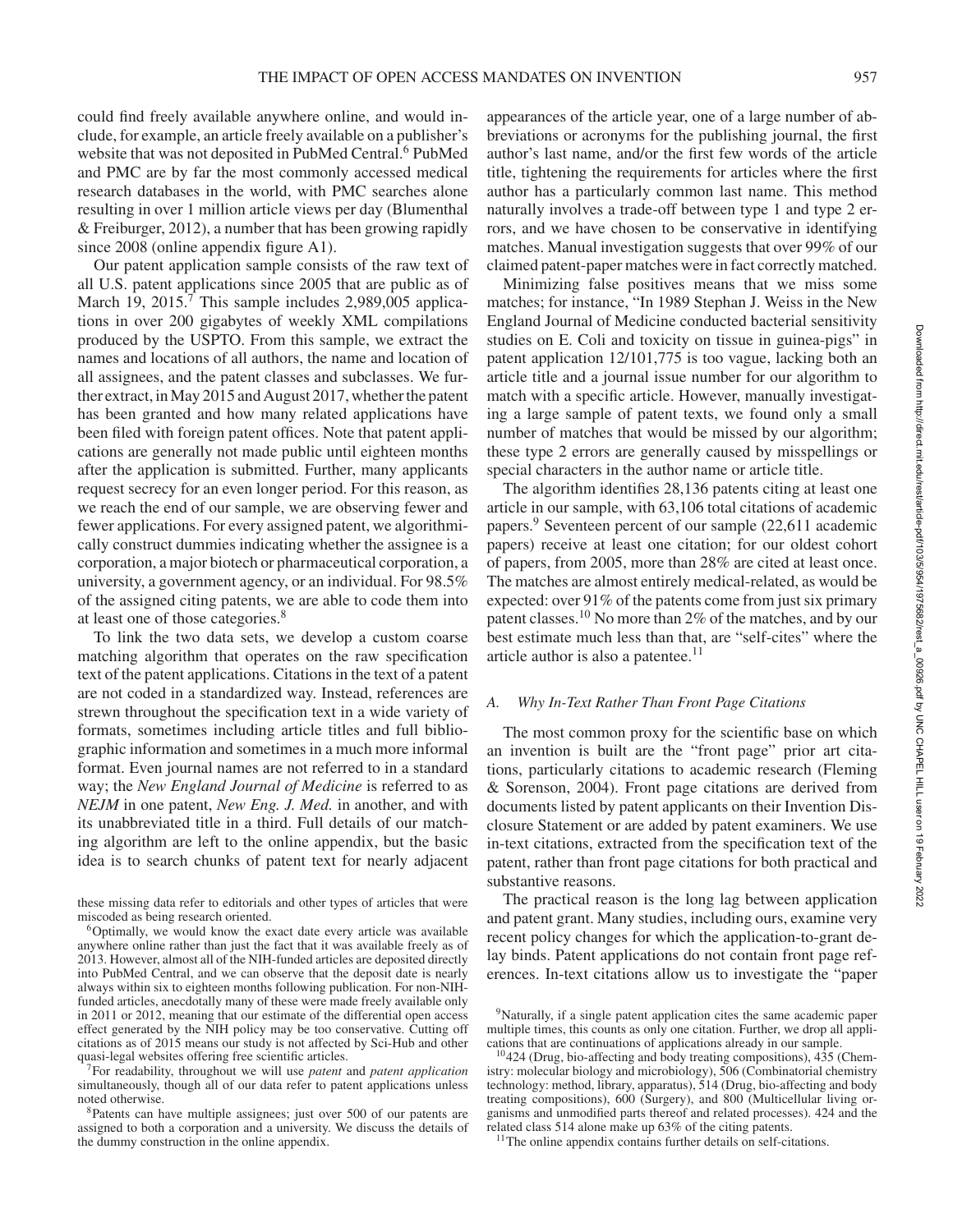trail of knowledge" even when all we have are patent applications. The substantive reason concerns the meaning of a patent citation. The closest object to the learned knowledge "*a*" in our theoretical model is any knowledge learned from academia, by the inventor, which increases the value of the patent in some way.

Consider front page citations. Examiner-added citations, of course, make up a portion of front page prior art, and they are by definition not known by the inventor (e.g., Cotropia, Lemley, & Sampat, 2013; Alcacer, Gittelman, & Sampat, 2009). More important, these citations are legally consequential and hence are often added by patent drafters and patent attorneys well after the actual invention in question has been created. The reason is that U.S. patent applicants face a "duty of disclosure." This duty requires disclosure of any known invention or publication relevant to the patentability of the patent's claims. To put it in academic terms, front page prior art resembles a list of papers similar to one's own, as determined by the authors, their conference attendees, and the journal editor they send the paper to.

The situation with in-text citations is very different. The specification is legally required to include the background of the invention, show how the invention solves a useful problem, and show how a person skilled in the art can make and use the invention without excessive experimentation. Though the applicant can describe the invention's background and method of construction using text and graphics, it is often easier to "incorporate by reference" (U.S. 37 CFR 1.57). That is, an applicant can simply refer to an earlier patent or an academic article when pointing to details necessary to understand or construct their invention. As these references are both technical and not as legally consequential as front page references, they are less likely to be added by patent attorneys. To again put things in academic terms, in-text citations play a role much closer to how citations are used in academic papers: a list of motivations, tools, similar work, and so on.

The difference between front page and in-text citations is not merely theoretical. Consider as an example patent application 11/407,702:

> The requirement of positive GLI function for RAS action in human melanomas raised the possibility that tumor induced by direct oncogenic activation of RAS signaling could require SHH-GLI pathway function. To test this idea primary and metastatic melanomas were collected from mice expressing oncogenic NRASQ61K from the tyrosinase promoter (Ackermann, J. et al. Metastasizing melanoma formation caused by expression of activated N-RasQ61K on an INK4a-deficient background. *Cancer Res*. 65, 4005–4011 (2005)).

This 2005 article by Ackermann et al., on a technique used to generate oncogenic mice, is cited *seven times* at various parts of the patent application specification, and the specification of

the granted patent retains all of these. Nonetheless, the prior art for this patent does not include the Ackermann article.<sup>12</sup>

This distinction is not unusual. In our sample, restricting to applications that have been granted, 73% of the in-text citations do not appear on the front page of the granted patent. Going the other direction, 82% of the front page citations do not appear in the patent specification. These discrepancies exist even though the matched list of papers in the application specification and grant specification overlaps almost perfectly, and the exact same matching algorithm is used on both data sets.<sup>13</sup>

Front page citations, of course, have a long and wellvalidated history among innovation scholars (Jaffe, Trajtenberg, & Henderson, 1993). They also have a number of skeptics, who have shown empirically that, for the reasons mentioned above, front page citations do not measure knowledge flow in the same manner as academic citations (Roach & Cohen, 2013; Meyer, 2000). In-text citations, purely on legal grounds, ought to measure real knowledge flows better. In a companion paper (Bryan, Ozcan, & Sampat, 2020), we empirically show that in-text citations are more closely linked to the knowledge of inventors and the firm's reliance on academia as a source of spillovers, while front page citations are more closely linked to patent value. This paper also documents the empirics of in-text citations across a variety of academic fields going back more than thirty years and describes more fully the legal interpretation of each type of citation.

Although we contend that in-text citations better measure actual knowledge transfer to inventors than front page citations, the broader question of how knowledge transfer relates to the level or direction of innovation is one that has long bedeviled the innovation literature. We do not claim to have solved the problem of identifying how much given knowledge inputs contribute to a given invention. Though revealed preference as in our model suggests that cited academic knowledge must have some value—otherwise why would inventors spend time and money acquiring it?—the nonexistent "paper trail of knowledge" is challenging to track. For this reason, it is important to provide the caveat that our results directly measure only increased citation, not increased innovation. We investigate further in section IVB why the former proxies for the latter.

#### *B. Summary Statistics and Estimation Technique*

*Summary statistics.* Table 1 gives summary statistics for articles and the patent applications that cite them. Articles

<sup>&</sup>lt;sup>12</sup>The initial list of references forming the base of the nonpatent prior art list was not even submitted to the USPTO until more than three years after the original patent application. The USPTO Public PAIR data set includes the Image File Wrappers with these dates.

<sup>&</sup>lt;sup>13</sup>Over 100 randomly selected patents were also investigated by hand to ensure that these figures do not simply reflect error in the matching algorithm; from that sample, we found zero discrepancies relevant to the two comparisons described above. In-text and front page references do share some properties in common, such as their skewness: see appendix figure A6.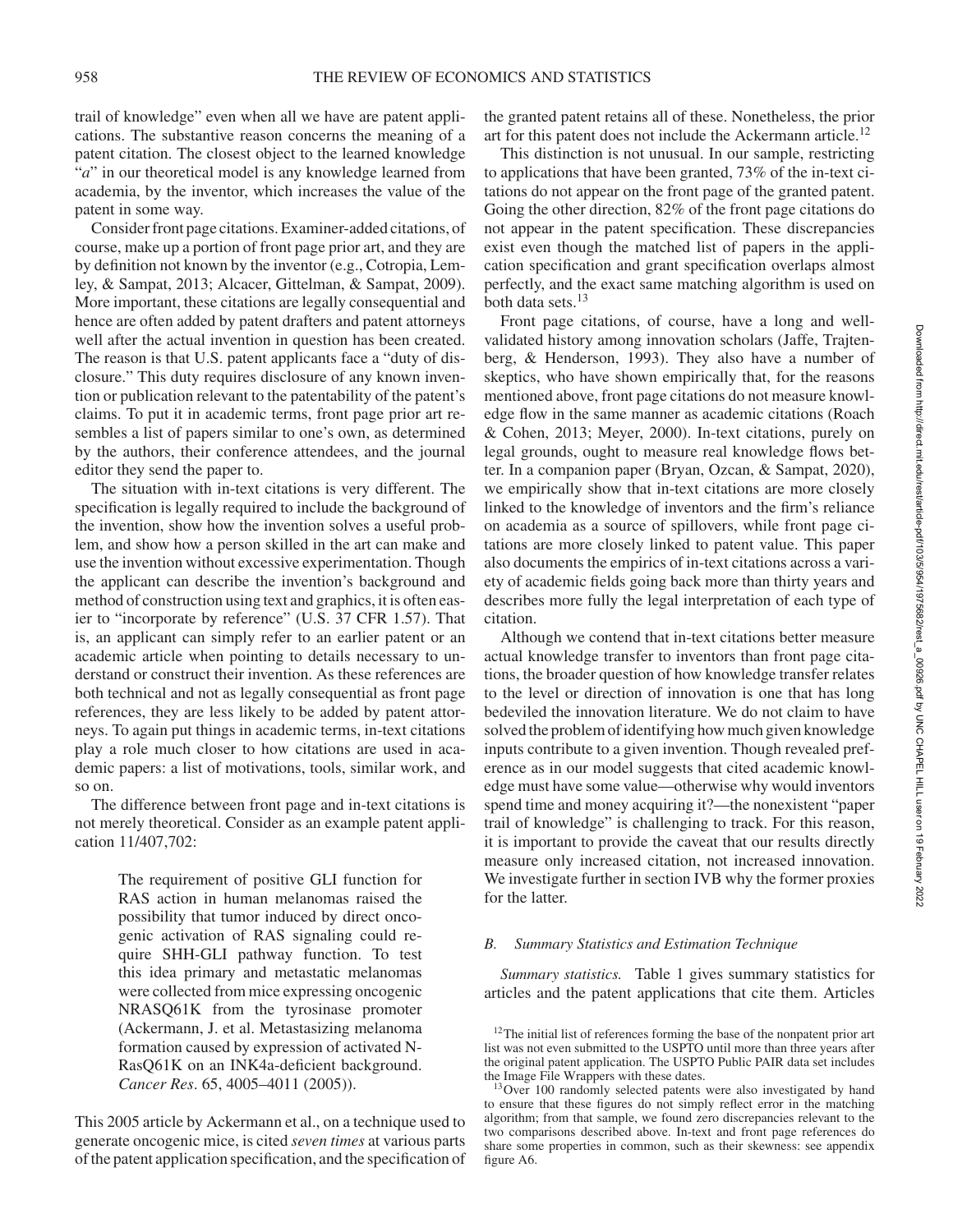TABLE 1.—SUMMARY STATISTICS

|                                                   | <b>All Articles</b>     |
|---------------------------------------------------|-------------------------|
| Observations                                      | 132,872                 |
| Mean # of Patent Citations                        | .475                    |
| Mean # of Patent Citations to Year 2005 Papers    | 1.052                   |
| Maximum Number of Citations                       | 248                     |
| $Pr(\geq 1$ patent citation)                      | .170                    |
| Available via Free Full Text                      | .543                    |
| Funded by NIH                                     | .367                    |
| Mean # of Academic Cites                          | 55.8                    |
|                                                   | All Patent Applications |
|                                                   |                         |
| Total patents in sample                           | 2,898,005               |
| Unique citing patents                             | 28,136                  |
| <b>Total Cites</b>                                | 63,106                  |
| Mean # of Patent Authors                          | 3.65                    |
| Pr(patent is assigned)                            | .623                    |
| Pr(assigned to a corporation)                     | .333                    |
| Pr(assigned to a university)                      | .284                    |
| Pr(first inventor in United States)               | .648                    |
| Pr(inventors in multiple countries)               | .150                    |
| Pr(patent granted by August 7, 2017)              | .487                    |
| Pr(first inventor in same country as first author | .491                    |

Includes all research articles published between January 2005 and December 2012, matched to the universe of public U.S. patent applications from January 2005 to March 2015.

in our sample receive a mean of .48 patent citations. For articles written in 2005, which have had the most time to collect citations, the mean number of citations is just over 1. Nearly 37% of the articles are funded by the NIH, a number that is roughly constant from 2005 to 2012 (online appendix figure A2). Fifty-four percent of the articles are eventually freely available on the internet, though this figure masks substantial heterogeneity across journals; for instance, the *New England Journal of Medicine* has made its articles freely available six months after publication throughout our sample period, while the *Journal of Neurochemistry* generally makes archives freely available only when required by a funder.

Among patent applications, 62.3% are assigned in the initial application. Of those, corporations and universities make up over 96% of all assignees. The first inventor is in the United States on 64.8% of the citing patents. Most knowledge transfer from academic articles to patents takes place at a distance; on only 49% of the citing patents are the first inventor and the article first author in the same country and only 18% in the same state (if American) or same country (otherwise). Most of the applications are not granted within the time frame of our data set: 31.2% are granted by March 2015, and 48.7% by August 2017.

To ensure that our patent-paper matches are not simply reflecting low-value or unusual patent applications, we can investigate geographic and other characteristics of the matched sample. Online appendix table A11 shows which countries and states do the most medical research in top journals and which produce the most patents in our data set citing that frontier research. The following facts are of note. First, Massachusetts, especially when it comes to patented science, stands out. If Massachusetts were a country, it would produce five times more research-citing patents per capita than any

other country. Second, though there is a correlation between research output and patenting activity, it is not one-to-one. New Jersey, New Hampshire, California, Israel, Singapore, and Belgium all produce many more research-citing patents than would be expected given their academic research output.<sup>14</sup> Locations with large government or institutional medical research centers like DC, Maryland, Minnesota, New York, the United Kingdom, and the Netherlands all produce less than would be expected. These geographies clarify that our patent-paper matches are generally capturing medical patents written in regions that are traditional biotech and pharma hotbeds.

*The NIH mandate.* The NIH mandate requires funded research to be placed in an open access repository within one year of publication. It binds on all research first published after April 7, 2008. Of the 43 academic journals in our sample, 13 make more than 80% of their articles across the sample freely available as of 2013. In most cases, they are making nearly 100% freely available, so the NIH mandate caused no de facto change in accessibility.

The other 30 journals in our sample "gate" their archives in the absence of an open access mandate. Among articles published in those 30 journals, figure 1 and online appendix figure A3 show that the NIH-funded articles became 55 percentage points more likely to be freely available following the mandate, depending on the precise definition of *open access*. Nonfunded articles in those journals, on the other hand, became only 5 percentage points more likely to be freely available. For this reason, we refer to these 30 journals as being "affected" by the NIH mandate and the other 13 journals as being "unaffected."<sup>15</sup>

Mandate compliance is less than perfect on both sides of the April 2008 boundary. In general, and especially at journals that do not make articles freely available unless required by an institutional mandate, authors are themselves responsible for uploading their research to PubMed Central. Lessthan-perfect compliance after 2008, when only about 80% of NIH-funded research in affected journals is freely available, is driven by authors unaware of the mandate, believing the mandate does not apply to them, simple forgetfulness, or attempts to avoid open access due to the fact that some journals charge fees on the order of \$2,000 to \$5,000 per article to permit free availability for readers.<sup>16</sup> Beginning in early 2013, the NIH began toughening enforcement, threatening delays on future grants for authors who don't make their previously funded articles available. This policy caused a jump in free availability for articles published after 2013, but the

<sup>&</sup>lt;sup>14</sup>Note also that the differences in locations that do lots of academic biomedical research and lots of invention using that research further motivate focusing on article-to-patent transfers of knowledge. It is not the case that locations that are good in one are necessarily strong in the other.

<sup>&</sup>lt;sup>15</sup>Recall that funders other than the NIH also implemented open access policies during this period, so some small increase is to be expected.

<sup>&</sup>lt;sup>16</sup>In general, funders permit grants to be used to pay these fees, but nonetheless the fees require diverting funds that could be used for other lab expenses.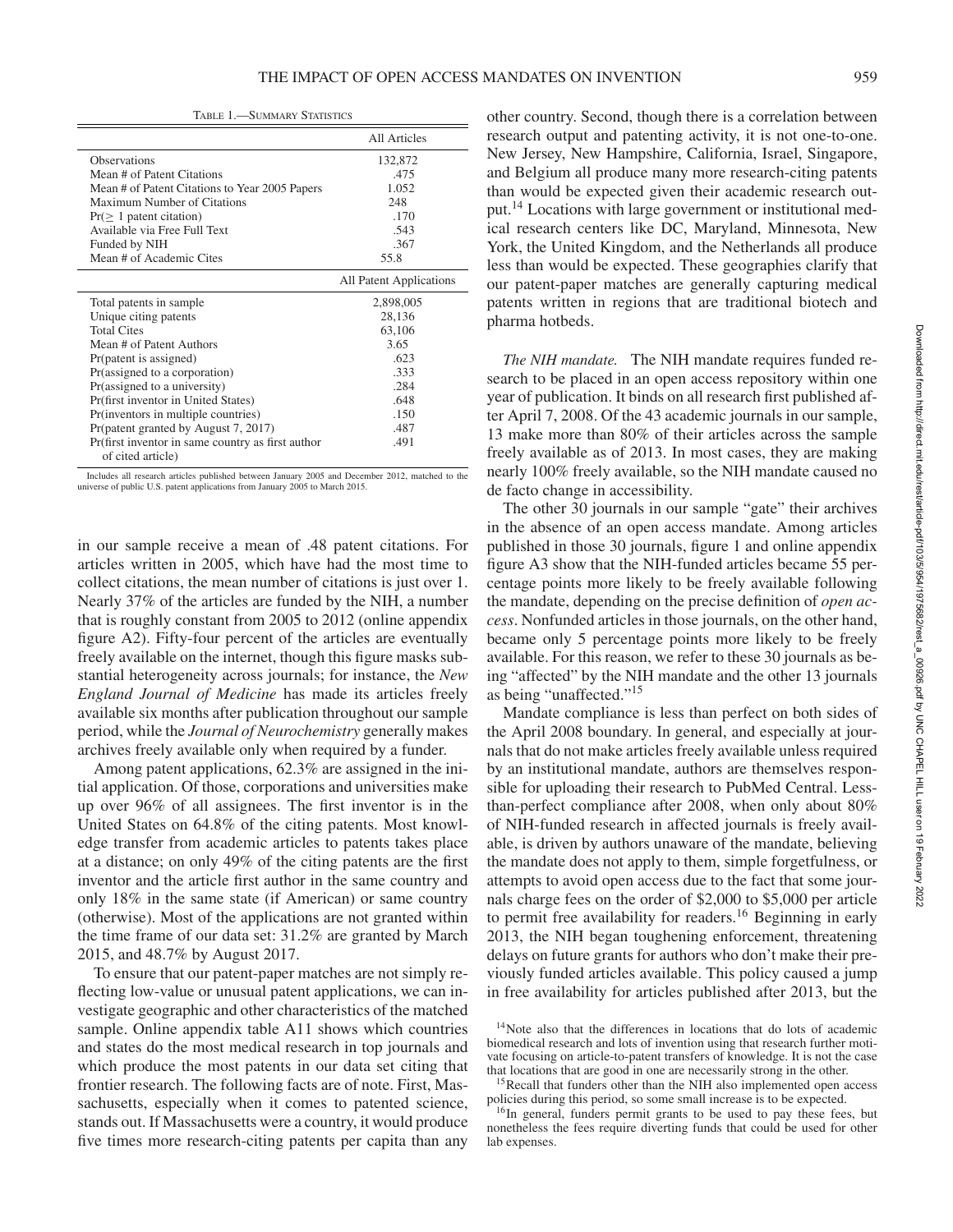

FIGURE 1.—SAMPLE CONSISTS OF ALL MEDICAL RESEARCH ARTICLES IN THE SUBSET OF THIRTY JOURNALS THAT GENERALLY DO NOT MAKE RESEARCH FREELY AVAILABLE UNLESS FORCED TO

"Open access" refers to the article being freely available anywhere on the internet (the "Free full text" category on PubMed) as of July 2013. The vertical lines represent two months on either side of the April 2008 start date of the start of the NIH mandate.

policy was predicated on the stagnant and less-than-perfect mandate compliance for articles published between 2008 and 2012. That is, the nature by which the NIH enforced its mandate between 2008 and 2012, our "posttreatment period," was roughly constant (see, e.g., van Noorden, 2013).<sup>17</sup>

In the year before the mandate began, figures 1 and A3 show that there was already a slow increase in the probability an NIH-funded article was freely available online. This reflects both that there was a voluntary, relatively unsuccessful, attempt to encourage NIH authors to make work freely available before April 2008 and that some authors may have assumed that the NIH mandate, stating that work published *after* that date must be made freely available *within one year*, referred to all research that had been published within a year of the mandate start date. This fuzzy compliance will be immaterial given our empirical strategies, which will require only that the mandate made a certain set of publications *more likely* to be freely available online, as figures 1 and A3 make clear was the case. We will never use actual article-level availability or nonavailability in these estimates.

#### *C. Estimation Technique and Statistical Inference*

Online appendix table A1 and figure A4 show that open access articles are much more likely to be cited both by patents and other academic articles even after controlling for the journal, publication date, funder, and author country. This effect should not be interpreted causally, however. The causal effect may be overstated if articles subject to an open access

mandate, such as those written at prominent institutions that support OA, are inherently more likely to be cited if journals made their archives open access under editorial leadership that was more generally concerned with applied science or if journals selectively made high-profile results open access. Broadly speaking, it is difficult to assign causality without knowing why some articles were freely available and others were not.

A perfectly designed open access experiment goes beyond simply randomizing the free availability of articles. Open access will naturally affect behavior only if inventors we intend to treat actually know of and can find the article. Since potential users always have the option of buying access to an article, either individually or by subscription, mandated open access is equivalent to a reduction in search cost, and the reduction in search cost is consequential only if there are many free-to-read articles in a centralized and easy-to-search location.<sup>18</sup> Therefore, an optimal experiment would construct a large database of scientific research, some of which is free to read and some available only at a cost, with random assignment to the two groups.

The NIH mandate, which affected 37% of articles published in top journals and led to the deposit of these articles in the widely known PubMed database, did not lead to assignment at random. Controlling for journal and time of publication, NIH-funded articles before the mandate even began are 25% to 27% more likely to be cited by a patent, reflecting both the more U.S.-heavy authorship and potentially the higher quality of the research (online appendix table A2). That the NIH mandate affects only research published

<sup>&</sup>lt;sup>17</sup>Also note that websites like Sci-Hub, which permit nonsubscribers to access gated research illicitly, did not exist during the time period of our study.

<sup>&</sup>lt;sup>18</sup>That results not only see their monetary cost fall, but can be found at that lower cost, was implicit in our search model in section II.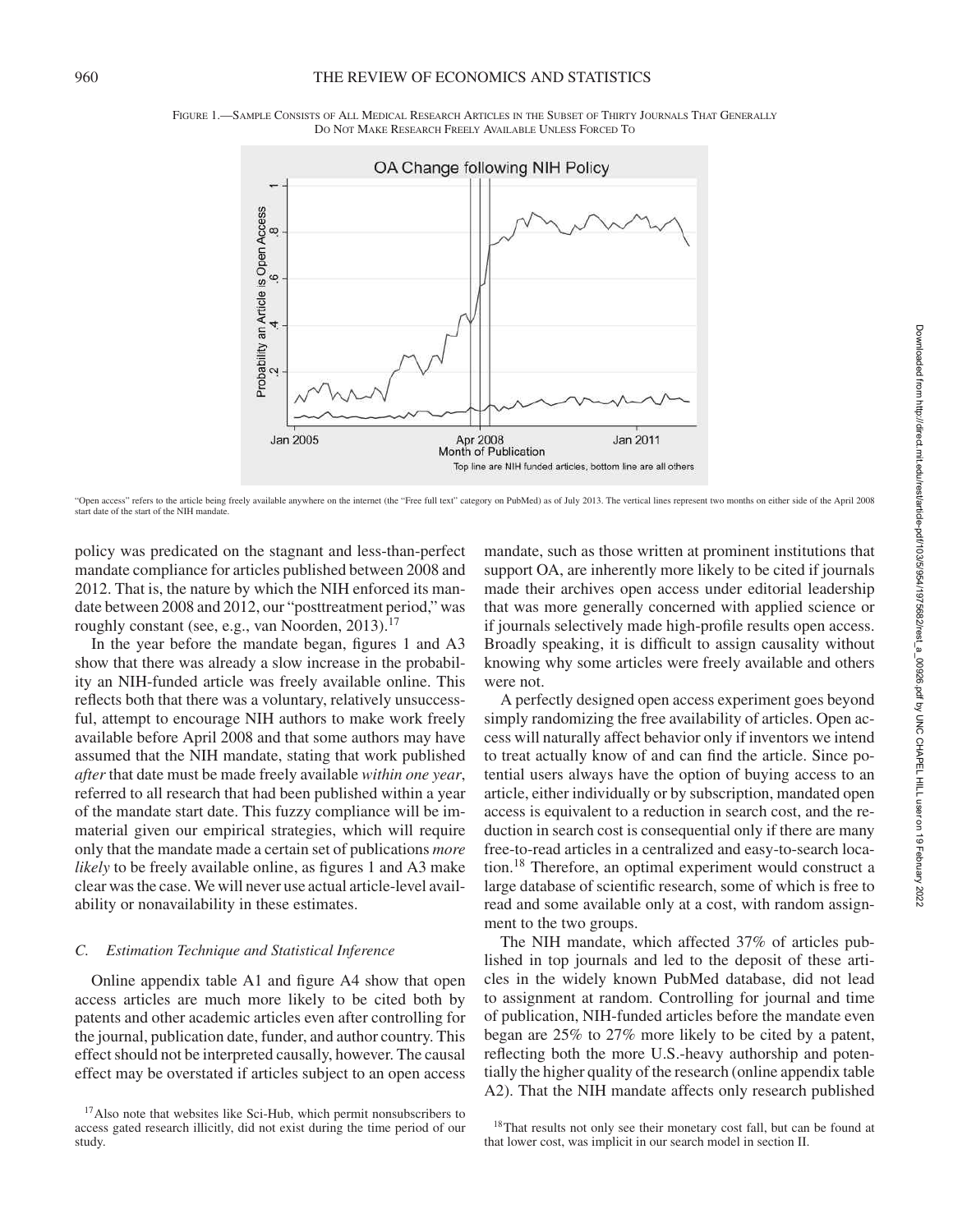after April 2008, however, allows that time cutoff to help causally identify the effect of open access. As noted, compliance with the mandate was imperfect: in the thirty journals that gate nearly all of their articles in the absence of a mandate, NIH funding increases the probability a given article is freely available after April 2008 by around 50%, as was seen in figures 1 and A3. Therefore, if the effect of treatment is linear in the probability of being made free to read, the true effect of the NIH policy may be as much as twice the treatment effects we report. We discuss noncompliance and its effect on our results further in section IV.

We will estimate

$$
y_i = f(PostApril08 \times NIH, PostApril08, NIH, X_i), \quad (1)
$$

where  $y_i$  is a measure of article-level citations such as academic citations, total patent citations, the probability of at least one patent citation, or citations within a given time period following article publication, and *X<sup>i</sup>* are article-level covariates such as publication time, journal, and first author location. Identification with the NIH mandate ensures that benefits ascribed to open access do not reflect selection into open access on the basis of journal policies (a journal that switches to open access may have a better editorial board or a more applied focus) or home institution rules (elite universities may be more likely to require open access from their faculty).

This identification strategy requires that the use of NIHfunded research by industry did not differentially change in 2008 for reasons unrelated to open access. For instance, if the NIH itself was becoming relatively more likely to fund applied research around the same time as they began their open access mandate, we would be wrongfully conflating open access with this general applied reorientation.<sup>19</sup> We use two methods to account for this.

First, we estimate a placebo of equation (1) using only the thirteen journals in our sample that make nearly all articles free to read, whether NIH funded or not. If there is a general increase in the relative use of NIH-cited medical research compared to other research, then even NIH-funded articles in these thirteen placebo journals should see a citation bump after April 2008 compared to unfunded articles. The placebo is also useful for investigating substitution. If the NIH mandate causes industry researchers to simply substitute easily found references to, say, a basic scientific fact, then the value of the increased citations caused by open access would be small. If, however, articles under open access see more citations while those with no change in access see no decrease in citations, then additional citations are more likely to represent real knowledge flows than citations of convenience.

Second, we formally estimate the triple difference

$$
y_i = f(PostApril08 \times NIH \times Affected, X_i),
$$
 (2)

where  $X_i$  includes the covariates from equation (1) as well as full saturation of the elements of the triple difference. That is, we investigate the relative change in citations to NIHfunded articles published after the mandate in journals that do not make everything free-to-read, compared to citations for funded articles published after the mandate in unaffected journals.

A brief statistical caveat: in both estimates, we are interested in the *percentage increase* in citation propensity (or total citations) conditional on open access status. In terms of statistical inference, then, we are investigating *multiplicative treatment effects*. <sup>20</sup> The reason for this is the parallel trends assumption underlying identification with a difference-indifference approach. Our prior is that if there were no open access mandate, NIH-funded articles would be more likely to be cited by a multiplicative rather than an additive factor compared to nonfunded articles. That is, if 10% of unfunded articles and 20% of funded articles published in 2005 are cited by a patent, then we would not expect relative citation for articles published in a counterfactual 2012 without a mandate to be 2% and 12%. Rather, we would expect that if 2% of unfunded 2012 articles have been cited, then something like 4% of funded articles should have been cited.

If the outcome of interest is always positive, many researchers just log variables to convert multiplicative parallel trends to additive parallel trends, then use standard diff-in-diff techniques. In the cases like ours where the outcome variable is equal to 0 for the majority of entries, log linearization is not possible. The problems with log linearization and the solution even in the case with many zeroes is well studied in the international trade literature (Santos-Silva & Tenreyro, 2006; Ciani & Fisher, 2019). Generically, with nonsmooth dependent variables like a "was there a citation or not?" binary, point identification of treatment effects with nonlinear versions of the parallel trends assumption is impossible (Athey & Imbens, 2006). However, imposing somewhat stronger assumptions on the nature of the link function, coefficients of the nonlinear model can be estimated using Poisson pseudomaximum likelihood (ppml). Standard errors are asymptotically correct even with overdispersion (Santos-Silva & Tenreyro, 2010, 2011; Hilbe, 2007).<sup>21</sup> In online appendix 2, we show that alternative forms of estimating a multiplicative treatment effect are misleading. In particular, we show that the commonly used  $ln(n + 1)$  transformation, when used on binary or zero-inflated data, not only does not measure a

<sup>&</sup>lt;sup>19</sup>We do not know of any NIH policy along these lines in 2008, but there was a general push toward applied impact within the NIH in the mid-2000s. See http://ncats.nih.gov.

<sup>&</sup>lt;sup>20</sup>Of course, the assumption must either be that open access generates a multiplicative increase in total cites *or* propensity to cite at least once. Truncation of cites at 1 and the fact that total cites are higher in the pre- than the postperiod implies that if the multiplicative treatment assumption is true for total cites (e.g., if cites arrive according a possibly 0-inflated Poisson process at rate *C* for non-NIH and λ*C* for NIH articles), then an estimated treatment effect of the NIH policy using truncated cites will underestimate the true effect. We return to this point in the conclusion.

<sup>21</sup>We will use this model even when the dependent variable is a binary for comparability of results and because the coefficients of logistic models are widely misunderstood odds ratios rather than percentage increases (Zou, 2004).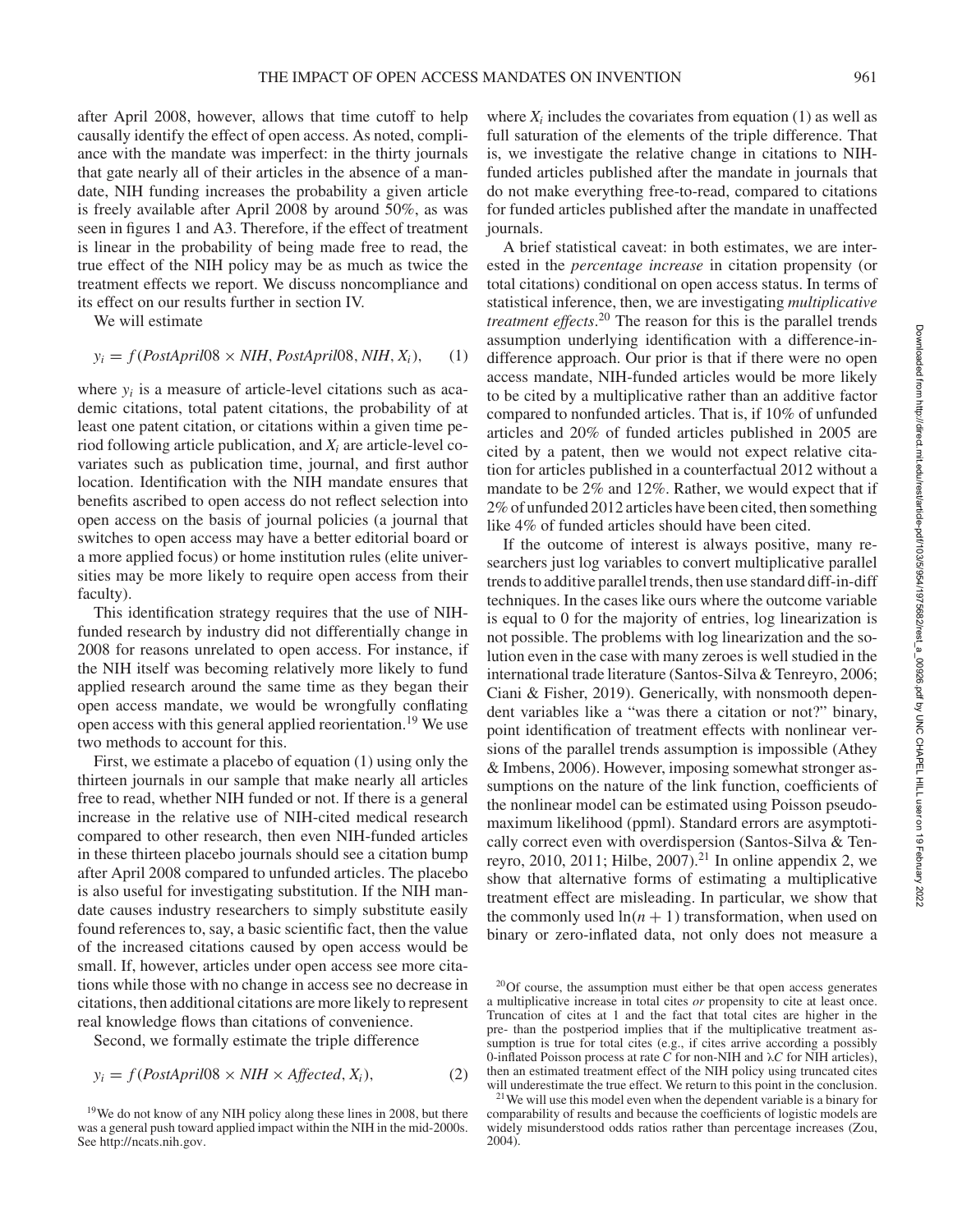

FIGURE 2.—RATIOS OF CITATIONS FOR NIH-FUNDED ARTICLES VERSUS NONFUNDED ARTICLES, BY ARTICLE PUBLICATION MONTH

The top panels give the ratios for propensity of at least one cite, and for total cites, of funded versus unfunded articles. Articles restricted to the thirty journals that generally do make articles freely available unles required by a mandate. The bottom charts are a placebo estimate of the top figure, restricting to the thirteen journals that make nearly all research freely available and hence are unaffected by the mandate, and the ratio of academic citations before and after the mandate. The vertical lines represent two months on either side of the April 2008 start date of the start of the NIH mandate.

multiplicative treatment effect but rather estimates ln(2) times the OLS diff-in-diff treatment effect under the assumption of additive parallel trends.

## **IV. Results**

The top panels of figure 2 display the ratio of citations received by NIH-funded compared to nonfunded articles in the thirty journals affected by the 2008 NIH policy. This ratio, whether measured using total citations or the less skewed probability of at least one citation, is roughly constant before the NIH policy was implemented, albeit with nontrivial month-to-month variation. Following the mandate, the ratio slowly and continuously rises.<sup>22</sup>

Table 2 presents our primary estimates. Controlling for journal and publication month, moving from 0 to complete open access would increase patent citations of academic research by 25.3%, increase the probability of at least one patent citation by 21.3%, and increase the probability of at least one patent citation within three years of publication by 12.3%. Online appendix table A3 shows robustness of these estimates to restricting the diff-in-diff kernel to articles published within 24 months of the NIH mandate implementation. Online appendix figure A5 shows that our result is not being driven by articles in a single journal or a small number of them.

Confirming prior research like McCabe and Snyder (2014), we find a precisely estimated zero increase in academic citations due to the NIH open access policy; this is not surprising given that biomedical academics tend to have both institutional access to journals and competent research assistants to help search the literature. The bottom-right panel of figure 2 shows the null result within academia graphically.

As discussed in the previous section, a general reorientation of NIH funding toward more applied projects around 2008, among similar concerns, may have generated our primary results even if open access actually did not affect patent citations. In order to rule this out, the bottom panel of table 2 and the bottom-left panel of figure 2 investigate the change in citations to NIH-funded articles relative to nonfunded articles within the thirteen journals that make the vast majority of their back catalog freely available. For instance, the *New England Journal of Medicine* has made all research articles free-to-read online six months after publication since 2001 (Campion, Anderson, & Drazen, 2001). If the NIH was funding more applied projects after 2008, then a positive treatment effect of "open access" should be evident even in journals like the *New England Journal of Medicine*.

There was no such increase in the citation advantage for NIH-funded work after 2008 in the journals unaffected by the mandate. The formal ppml estimates in the bottom panel of table 2 show precisely estimated null effects of open access in these placebo journals. Table 3 estimates a multiplicative

 $22$ The increasing variance, rather than increasing trend, over time in this ratio is a result of lower propensity to be cited by patents for both funded and unfunded articles later in the sample. Recall again that patent applications are kept secret for a period, usually eighteen months but often longer; hence, the number of cites we observe as we become closer to the present is falling.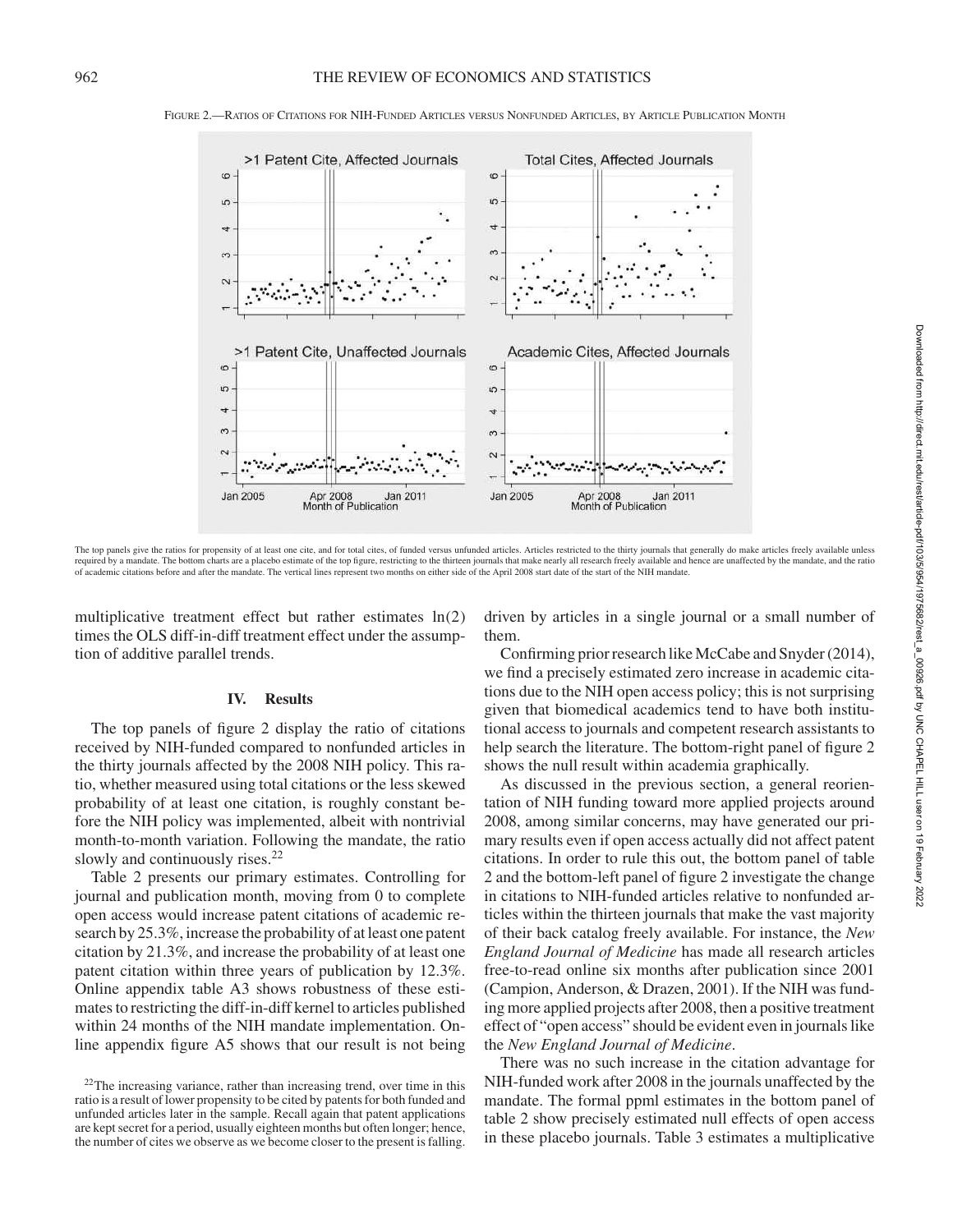|                         | Pat. Cites | $Pr(> 1$ Pat. Cite) | $Pr(\geq 1$ Pat. Cite in 3 yr) | Acad. Cites           |
|-------------------------|------------|---------------------|--------------------------------|-----------------------|
| NIH $\times$ post 04/08 | $.2253***$ | $.1930***$          | $.1160**$                      | $-.0046$              |
|                         | (.0845)    | (.0358)             | (.0454)                        | (.0249)               |
| (in % terms)            | 25.3       | 21.3                | 12.3                           | $-0.4$                |
| NIH dummy               | $.3075***$ | $.2832***$          | $.3557***$                     | $.2055***$            |
|                         | (.0617)    | (.0236)             | (.0337)                        | (.0197)               |
| <b>Observations</b>     | 71,337     | 71,337              | 71,337                         | 70,184                |
| Placebo                 |            |                     |                                |                       |
| NIH $\times$ post 04/08 | $-.0217$   | .0136               | $-.0186$                       | $-.0509$ <sup>*</sup> |
|                         | (.0575)    | (.0318)             | (.0409)                        | (.0270)               |
| (in % terms)            | $-2.1$     | 1.4                 | $-1.8$                         | $-5.0$                |
| NIH dummy               | $.2026***$ | $.2242***$          | $.2480***$                     | $.1295***$            |
|                         | (.0394)    | (.0183)             | (.0273)                        | (.0198)               |
| <b>Observations</b>     | 61,408     | 61,408              | 61,408                         | 60,310                |

TABLE 2.—DIFFERENCE-IN-DIFFERENCE ESTIMATES FOR TREATED JOURNALS

The unit of observation is the academic article. Top panel estimates restrict to the thirty journals that rarely make research free-to-read in the absence of a mandate; bottom panel estimates restrict to the thirteen<br>journ journal and publication month dummies. "In % terms" is equal to *e* β . Statistically significant at <sup>∗</sup> .1, ∗∗.05, ∗∗∗.01.

| TABLE 3.-TRIPLE DIFFERENCE ESTIMATES                                   |                                             |                                             |                                            |                                       |  |
|------------------------------------------------------------------------|---------------------------------------------|---------------------------------------------|--------------------------------------------|---------------------------------------|--|
|                                                                        | Pat. Cites                                  | $Pr(> 1$ Pat. Cite)                         | $Pr(\geq 1$ Pat. Cite in 3 yr)             | Acad. Cites                           |  |
| $NIH \times post 04/2008 \times Affected$<br>(in % terms)<br>NIH dummy | $.2354***$<br>26.5<br>$.1981***$<br>(.0395) | $.1780***$<br>19.5<br>$.2229***$<br>(.0183) | $.1323**$<br>14.1<br>$.2467***$<br>(.0272) | .0443<br>4.5<br>$.1290***$<br>(.0197) |  |
| <b>Observations</b>                                                    | 132,745                                     | 132.745                                     | 132,745                                    | 130,494                               |  |

The unit of observation is the academic article. All estimates are Poisson pseudo-maximum likelihood (errors are robust by construction), and all include journal and publication month dummies, and full saturation of post-April 2008 dummies, NIH funding status, and a dummy indicating whether a journal is expected to be affected by the open access mandate or whether it generally makes all or almost all archived articles<br>free-to-read.

triple difference of the relative increase in citations for NIHfunded articles published after April 2008 in journals that are expected to be affected by the mandate compared to NIHfunded articles published after April 2008 in unaffected journals. The triple-diff estimates accord nearly exactly with the estimates in our primary regression, finding a 26.5% increase in total patent citations and a 14% to 20% in the probability of at least one citation. Again, citations within academia are relatively unaffected by the mandate.

Figure 3 summarizes our main results graphically.<sup>23</sup> Each panel shows the relative citation advantage for NIH-funded articles published in a given half-year period, normalized to the citation advantage of NIH-funded articles in 2005. The top-left panel shows that the patent citation advantage of NIHfunded articles is constant until 2008 and that the advantage is positive in every half-year period after the first half of 2009.<sup>24</sup> On the other hand, the bottom-left panel and two right panels show that there is neither an abrupt change nor a trend in the relative academic citation advantage or in the patent citation advantage for articles published in unaffected journals.

Online appendix table A12 and figure A7 estimate our main results using only granted patents in order to compare the treatment effect on front page citations (which only appear

in grants and not applications) to in-text citations. While the effect of the NIH policy on in-text citations to granted patents is similar to our main results, the effect on front page citations is statistically indistinguishable from 0. The point estimate is that the NIH policy led to 4% higher probability of an article being cited on the front page and 9% fewer total cites, though the latter measure is particularly noisy. This result is consistent with our discussion of the origin of in-text versus front page cites. Front page citations have a legal rationale, and must be disclosed only when the applicant is aware of the potential for the reference to relate to his or her patent claims. A lawyer would not have the incentive to actively search literature for potential references of this type. We return to this distinction when discussing limitations of our results in section IVA.

Online appendix tables A6, A7, and A8 investigate the effect of open access within various subgroups. Table A6 shows that the main treatment effect is not being driven by low-value patents. The effect of open access is qualitatively similar to our primary estimates even if we restrict to patents assigned upon application (table A6, columns 1 and 2) and patents with at least one related application filed to a foreign patent office (column 5). All three measures proxy for highvalue patents.<sup>25</sup> Patent applicants in the same geographic region as the research they cite see the same effect of open access as those from more distant regions; this is perhaps not

<sup>23</sup>A table with the estimates used in figure 3 is in online appendix table A4.

<sup>&</sup>lt;sup>24</sup>Again, since online appendix figure A1 shows that PubMed Central became more visible and more frequently used between 2008 and 2012, we should expect the citation advantage of open access articles to be growing over time, not constant throughout the postmandate period.

<sup>&</sup>lt;sup>25</sup>Patents assigned on application are correlated with patents assigned upon being granted in our data.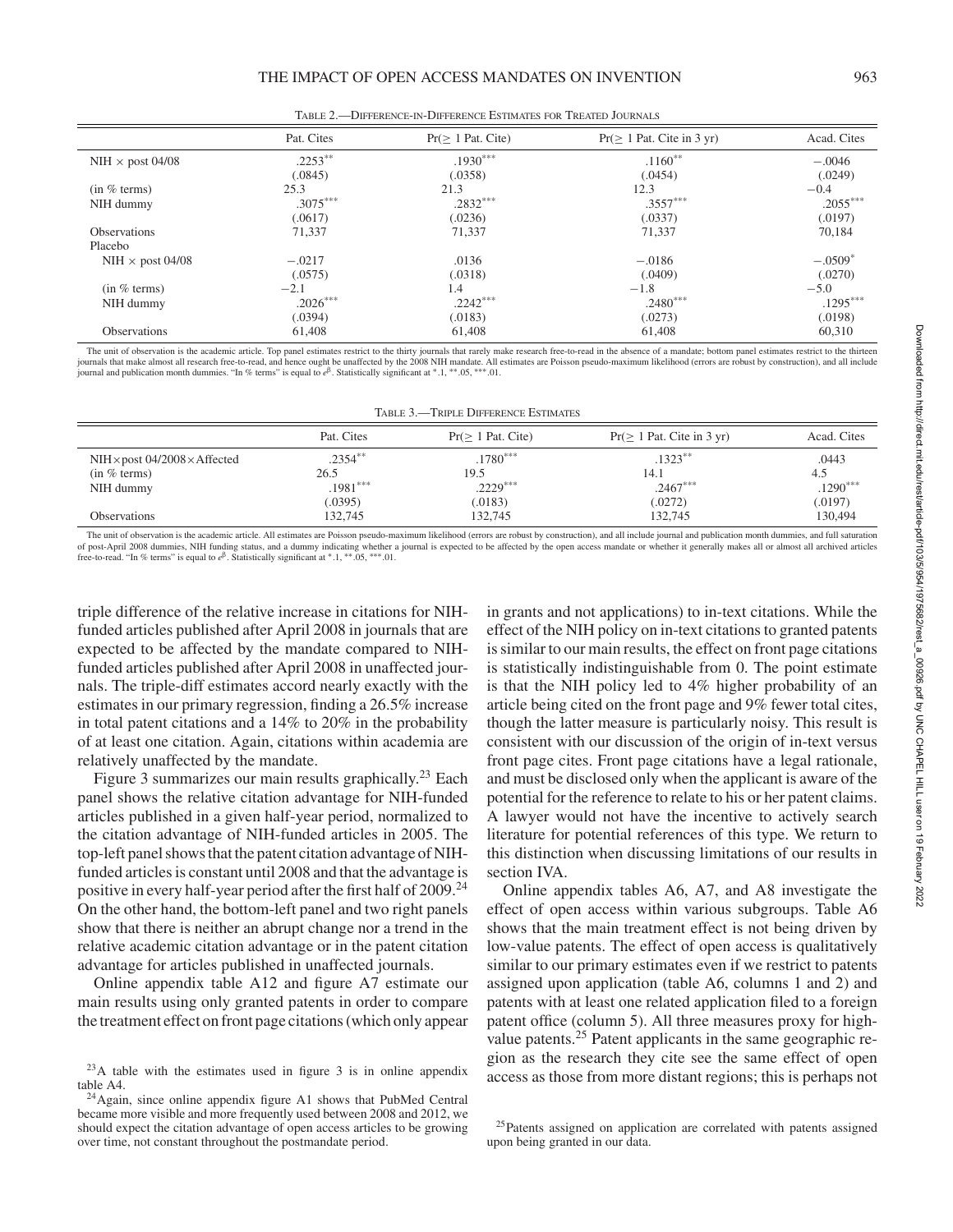![](_page_10_Figure_1.jpeg)

FIGURE 3.—BY HALF-YEAR, THE ESTIMATED PERCENTAGE DIFFERENCE IN THE RATIO OF THE INDEPENDENT VARIABLE FOR NIH VERSUS NON-NIH-FUNDED RESEARCH, RELATIVE TO THE RATIO IN 2005

Estimates are ppml controlling for journal and polynomial of publication month. These percentages are not scaled by 2, and, hence, following the discussion in section III, reflect the estimated effect of the NIH mandate rather than the effect of going from 0 to complete open access. The top-left panel is essentially the difference-in-difference of table 2 in event study form, the bottom-left panel the placebo using the "unaffected" thirte journals that generally make all research freely available and hence are unaffected by the mandate, and the right-hand-side panels show that academic citations are generally unaffected by the open access mandate.

surprising given that spillovers are often highly localized, while our "regions" are at the level of a state or country (columns 3 and 4). Online appendix table A7 attempts to identify the type of firm, rather than the quality of patent, that is associated with increased patenting, without consistent differences by assignee type. Online appendix table A8 suggests that open access affects patents with few inventors more than those with many inventors, although the differences are not themselves statistically significant. That said, even restricting to citations from patents with five or more inventors, there remains a large, positive impact of open access on patent citations. This evidence, though limited, is again consistent with the idea that the additional cites from open access are not merely coming from low-value patents.

Finally, online appendix table A9 examines the effect of the NIH policy on patent citations when we weight the patents by the number of forward citations they themselves receive from further patents. Patents with forward citations are well established as being more valuable inventions. Just under 30% of all articles that are cited are cited by a patent with a forward citation. These forward citations are highly skewed. The combination of these facts means weighed patent citations will be relatively noisy compared to our primary estimates. Nonetheless, the point estimates of the effect of the NIH policy—20.8% more weighted patent citations and a 14.0% increase in the probability of being cited by at least one patent that is itself cited by future patents—are quite similar to our primary estimates. However, restricting to ar-

ticles with at least one citation, the average weighted quality of citing patents conditional on total citing patents is statistically no different for treated articles. That is, the marginal knowledge in patents caused by open access mandates does not appear to shift the quality of the citing inventions. We note that this statement should be heavily caveated by the noisiness of these estimates.

#### *A. Threats to Identification and Interpretation*

We have identified the effect of open access mandates on the use of academic knowledge in patents using two techniques, taking advantage of the large exogenous jump in the propensity an NIH-funded article is open access after mid-2008 and the fact that some journals ought not be affected by this policy since they make their archives freely available no matter who funds the published research. The primary threats to identification and interpretation are threefold. First, the NIH may have changed other policies in the late 2000s that affect the citation of research in patents and that our triple difference does not suitably control for. Second, the increase in patent citations may simply reflect low-value substitution, whereby a patent attorney or low-level employee of a lab is tasked with finding relevant scientific background for a patent and simply cites what is easiest to find. Third, since inventors always had the option to purchase journal subscriptions or individual articles, the marginal value of induced extra citations may be low compared to the average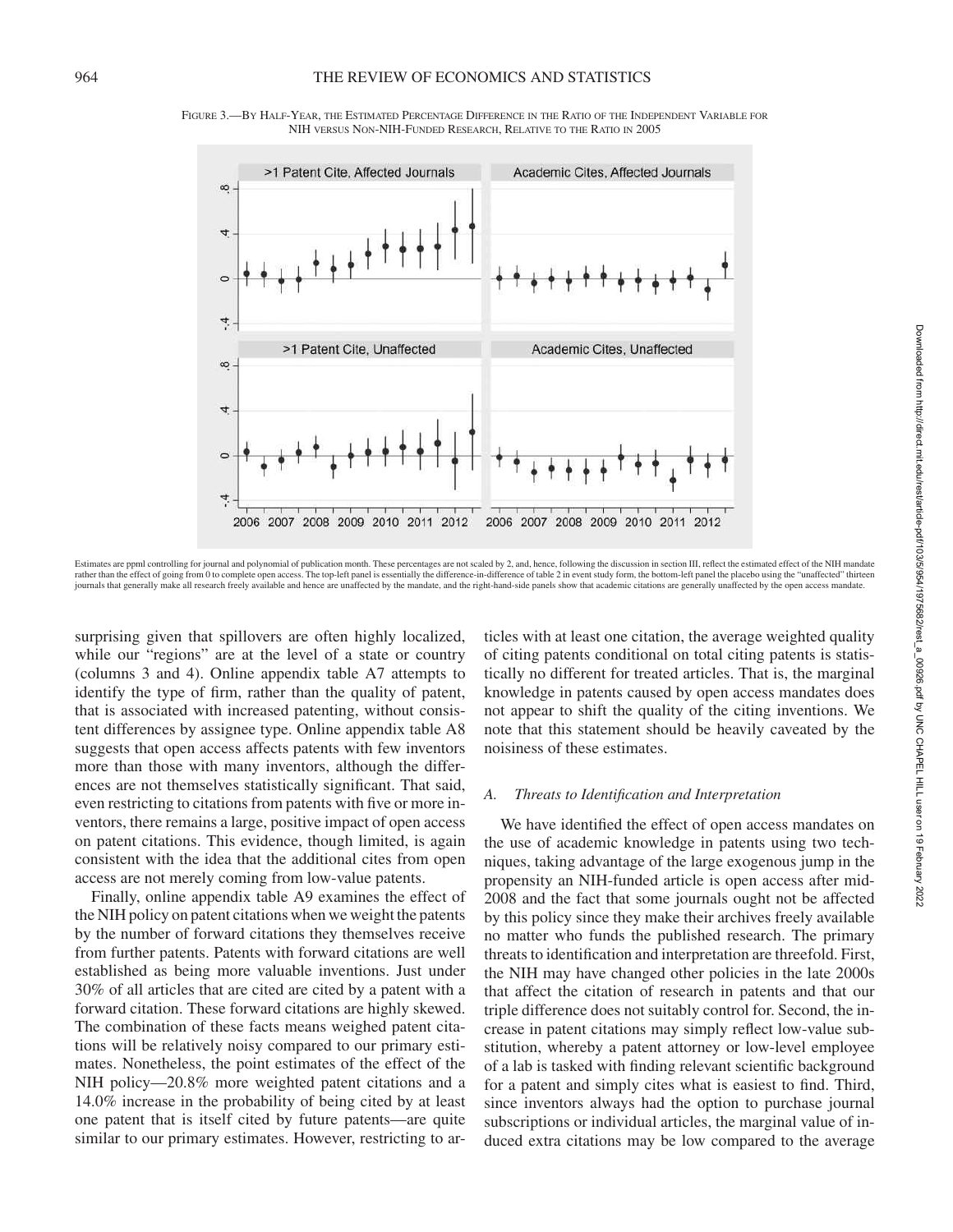knowledge flow overall in a patent. We handle these concerns in turn.

The first threat, that of NIH programs other than open access occurring at the same time, could most aptly be handled by taking advantage of the panel data nature of citations. A natural way to investigate the impact of open access policies is to look at articles that spent, for excludable reasons, more or less time as part of the PubMed database or to look at within-article differences in citation probability before and after the article is added to the database. For example, in prior studies of open science more generally, Furman and Stern (2011) have taken advantage of the random accession of biomaterial into a centralized database, where biomaterial from some older studies and some new studies was added simultaneously, and Williams (2013) used quasi-random variation in the amount of time individual parts of the human genome were restricted by Celera's license.

Since the NIH mandate relied on individual authors or their publishing journal to actually upload articles bound by the mandate, there is some minor variation in the exact delay between publication and free online availability. For instance, some articles were added after only ten months, while others were not free online until fourteen months after publication. In principle, then, we could investigate the month-by-month hazard rate of patent citation for articles that either are or are not yet open access or could investigate whether longer delays attenuate our estimate of the effects of open access. The problem is both that this variation is so minor, particularly given the fact that very few citations come within a year of article publication, and that the underlying source of variation is likely to be connected to an article's propensity to be cited for other reasons. For instance, large labs, or authors who are very proud of a particular piece, may be less likely to absentmindedly submit their article to PMC later than required by the mandate.

Since a panel setup is infeasible, one might be concerned that our estimates, particularly our diff-in-diff, may simply be picking up other policies that affect NIH-funded research in the late 2000s. Although our placebo and triple difference should help mitigate this concern (recall that NIH-funded research in journals whose open access status is unaffected by the mandate do not appear to gain any patent citation advantage), it would potentially be useful to take advantage of mandates other than the NIH rule that occur at times other than 2008. There are two reasons we do not try to take advantage of these mandates. First, all PubMed accessions of institutional or funded research we are aware of, other than articles affected by the NIH policy, are either very small in size or are very challenging to link to individual articles. The small potential size of alternative mandates can be seen in figures 1 and A2, where only 6% of non-NIH-funded research even by 2012 in the thirty-journal subset is freely available online, with close to 0 availability prior to 2008. This 6% represents the maximal total number of articles bound by some mandate other than the NIH mandate. Second, we want to estimate the effect of open access relative to the article's citation pattern if it were gated. Therefore, we need a base rate of articles unlikely to be treated by any mandate. Hence, even if we had a large sample of articles treated by non-NIH mandates, we would only be able to estimate the differential effect of that mandate relative to what is, following the 2008 NIH mandate, an ever-smaller sample of untreated articles.

#### *B. Interpretation of Treatment Effects*

To interpret our empirical results, let us return to the model in section II. In particular, we want to understand how the relatively minor impediment of paying to read research could possibly generate meaningful economic distortions. As of March 2016, articles in the *Journal of Biotechnology* cost \$37.95 for nonsubscribers. If these articles were free, would they be cited more by inventors? The empirical evidence suggests that they indeed would be, and not just in low-value inventions. But why? Are these references simply throwaway citations of no importance? Do these citations simply substitute for other references, leading to no net increase in the use of academic work?

The model suggests that in the absence of open access, authors will only read articles where the probability the article contains useful knowledge times the expected value of the increased private profit generated by the invention due to that knowledge exceeds the cost of the article. Consider a particular piece of knowledge that would increase the expected profitability of the invention by \$10,000. If there are 300 articles that potentially contain that knowledge and they cost \$37.95 each, the inventor will not bother to search the literature. This remains true even if the social value of the invention, inclusive of consumer surplus and spillovers, is a multiple of that \$10,000. That is, the model suggests that wholly rational inventors will skip reading scientific literature even when the gains from doing so are quite large. A corollary is that the knowledge incorporated as a result of open access can be valuable. Indeed, theory suggests that these potential \$10,000-or-more citations induced by open access can be more valuable than the average contribution of knowledge cited in by patents in the absence of open access.

Are these numbers reasonable? Placing a precise dollar figure that translates the treatment effects into a social loss demands far too heroic an interpretation of the model. That said, five features are important for bringing the model to data qualitatively. First, we must have an empirical analogue for the "piece of knowledge" our theoretical researcher was trying to find. Second, we need to know the value an additional piece of knowledge has in expectation for researchers with institutional access and those without. Third, we must estimate the difficulty of locating useful knowledge; that is to say, how many journals you will need to read before finding something worthwhile. Fourth, we need the effective cost of accessing an article if you don't have an institutional subscription. Fifth, we need the difference between the private value of an invention and its social value.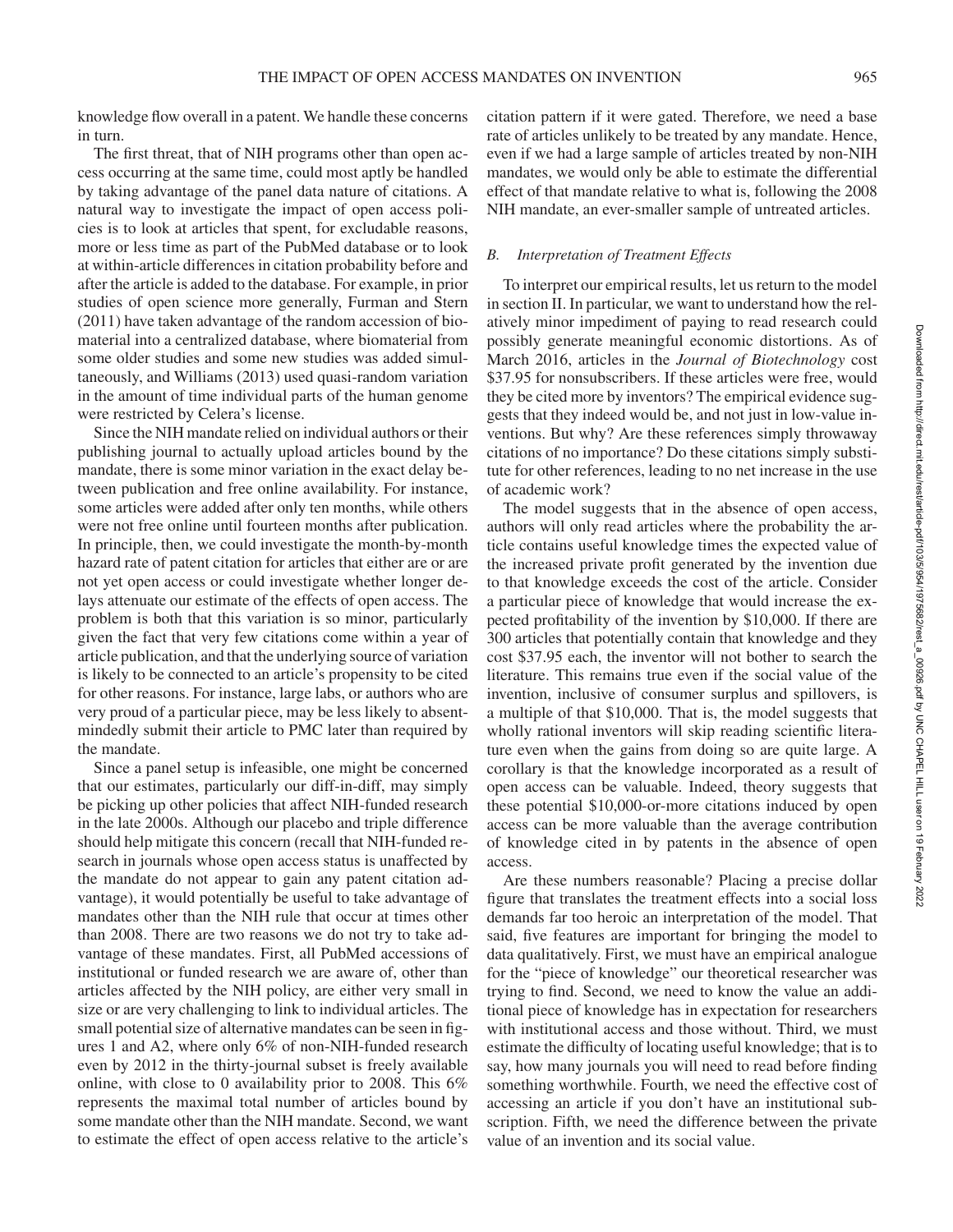On the first measure, we argue that in-text citations fit the model quite well. As we have noted, the nature of in-text citations means that they will generally be added by the inventor. They can incorporate a broad range of valuable knowledge inputs, including background facts, tools, techniques, motivations, and so on. Examining which journals are cited most frequently by patents, the highest per-article citation average is for articles in *Nature Immunology* and *Cell Stem Cell*. Articles in both of these journals are cited much more heavily than articles in "prominent" journals with high-impact factors like *JAMA* or the *New England Journal of Medicine*. The fact that journals with a more applied orientation are cited more heavily is empirical evidence, in addition to the legal theory already discussed, supporting the validity of in-text citations as a real knowledge flow. Table 2 also shows that as open access increased citation to affected journals, it did not change citation in unaffected journals. This is consistent with both the search model and the notion that in-text citations do not just represent ceremonial references.

On the relative value of knowledge flow for inventors without institutional access versus those with access, it will naturally depend on what industry is being examined. However, in biomedical research, small firms perform a great deal of early-stage work where intellectual rather than regulatory or manpower bottlenecks are most severe. Nonetheless, small biomedical firms rarely have their own institutional subscription, which suggests that the value of academic knowledge they might obtain is not so high as to make the subscription model worthwhile. Proposition 1 shows that it is precisely these inventors—too small to make subscriptions worthwhile yet still requiring knowledge neither too important nor trivial—who benefit the most from open access.

The extent of search required to find useful knowledge and the cost of accessing research without a subscription again will depend on the industry. On these points, we return to Lyman (2011) the correspondent to *Nature Biotechnology* we met earlier:

> The number of published biological science journals has been expanding for decades, driven by both scientific societies and for-profit publishers like Nature Publishing Group (NPG). Some of these journals have grown and divided like the bacteria that they often report on. NPG, for example, publishes not just *Nature* but also *Nature Biotechnology*, *Nature Cell Biology*,*Nature Chemical Biology*,*Nature Genetics, Nature Immunology*, *Nature Medicine* and *Nature Neuroscience*, to name a few, and a wide spectrum of *Nature* review journals.

That is, the number of good journals, especially in biology, has expanded rapidly, and the number of fields that must be covered by a biomedical researcher searching for useful knowledge has grown as well. The increasing burden of knowledge to reach the frontier means that surface-level in-

vestigations of neighboring fields have become tougher. On the size of spillovers, the fact that there is any increase in citation behavior at all due to open access means that, taking the model seriously, word-of-mouth is an insufficient substitute for scientific journals.

Two final caveats should be kept in mind. First, our sample is medical and biotech invention. Inventors in this class are particularly likely to have technical backgrounds and to be familiar with reading academic research. It is not clear that the magnitudes we find here would translate to industries where inventors are less connected to academia. Second, we do not have direct evidence that the open access policy led to more or better invention. It is a long-standing problem in the economics of innovation to measure true knowledge flows, and an even harder problem to measure the relative contribution of particular pieces of knowledge in an invention to its social value.

#### **V. Discussion and Conclusion**

Institutional open access mandates have become increasingly common even though they appear to have only minor effects within academia. Academics, especially at top universities, have institutional access to published research. In the past few years, the United States, United Kingdom, and EU have all considered legislation that would either greatly expand mandated open access requirements or greatly roll back existing mandates.

We show that open access causes patents to cite academic knowledge much more frequently. We measure citations with the novel tool of extracted in-text citations, which ought to be more closely linked to the knowledge of the inventor than to the commonly used front page patent citation. A theoretical model of search by inventors suggests that these citations can represent real, valuable knowledge flows even when the cost of a journal article is relatively low. Inventors do not consume enough research because it is artificially costly. The proximate source of this cost is academic norms around publishing in high-prestige journals. Given the importance of access to research, what can be done?

Decisions about open access need to account for its effects both within and outside academia. The high price of individual academic articles required to maintain incentives for institutions to purchase subscriptions is disproportionately damaging to inventors who would otherwise build sequentially on the existing base of scientific results. Therefore, if the objective of the funder is creating a public good and ensuring its seamless dissemination, then taking steps to limit externalities created by the market power of journals is paramount. Mandating open availability of publications resulting from funded research, as in the NIH rule, is one method. Creating or supporting alternative dissemination mechanisms that are in line with the incentives of academics, such as creating a new journal with the coordination of leading faculty, is another. The distributional consequences of the academic journal system have traditionally been seen as pure